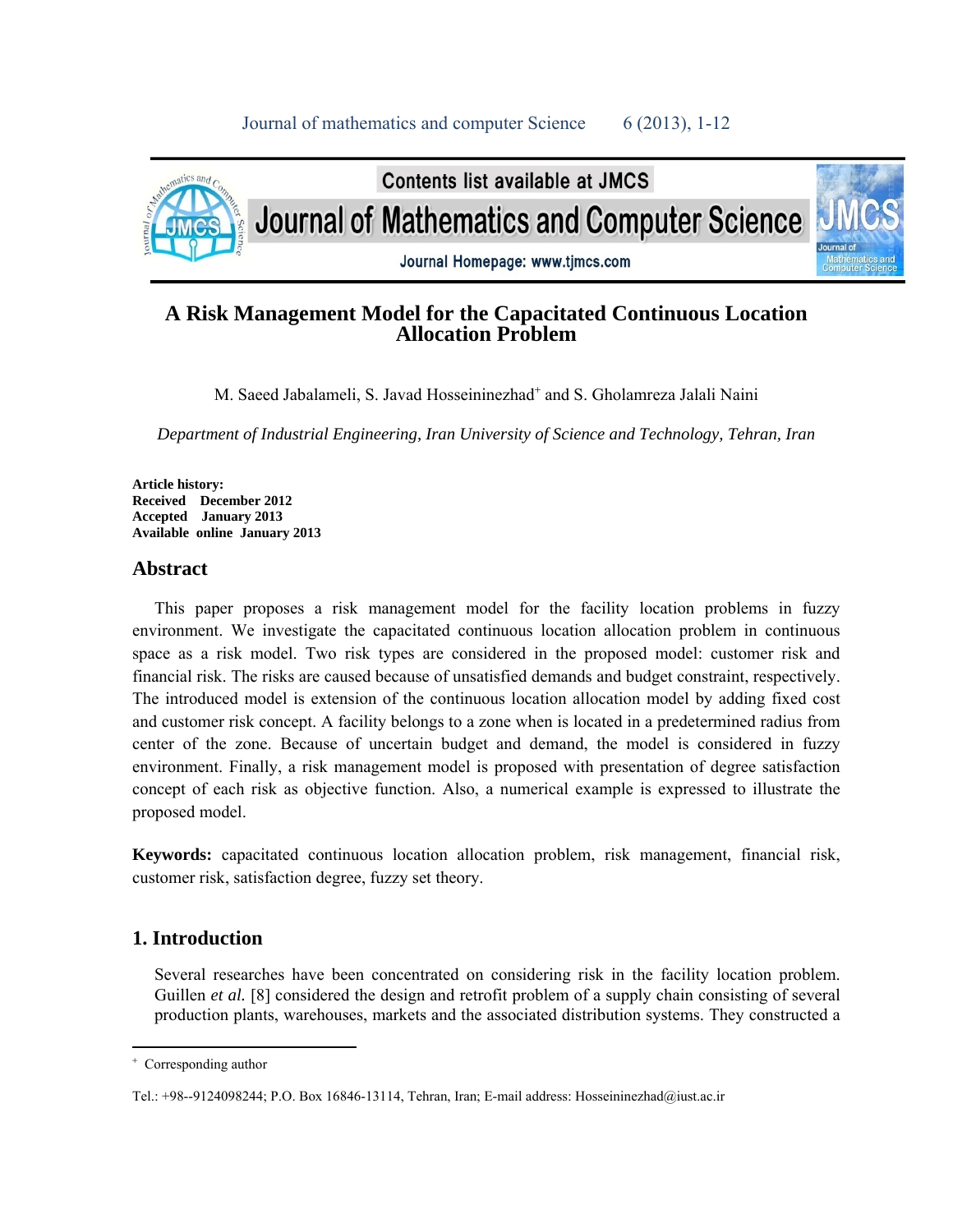two-stage stochastic model in order to take into account the effects of the uncertainty in the production scenario. Snyder *et al.* [17] proposed a stochastic version of the location model with risk pooling which optimizes location, inventory and allocation decisions under random parameters described by discrete scenarios. The goal of their model was to find solutions that minimize the expected total cost of the system across all scenarios. They presented a Lagrangian-relaxation– based exact algorithm for the model. Ozsen *et al.* [14] introduced the capacitated warehouse location model with risk pooling. The model provided a logistics system in which a single plant shipped one type of product to a set of retailers, each with an uncertain demand. Also, the model was solved by a Lagrangian relaxation solution algorithm. Azaron *et al.* [1] developed a multiobjective stochastic programming approach for supply chain design under uncertainty. Demands, supplies, processing, transportation, shortage and capacity expansion costs were all considered as the uncertain parameters. They used the goal attainment technique to obtain the Pareto-optimal solutions. Afterwards, Wagner *et al.* [18] considered a location-optimization problem where the classical incapacitated facility location model was recast in a stochastic environment with several risk factors that made demand at each customer site probabilistic and correlated with demands at the other customer sites. They considered "Value-at-Risk" (VaR) measure and designed a branchand-bound algorithm to solve the problem. Considering the risk management for mid-term planning of a global multi-product chemical supply chain under demand and freight rate uncertainty, You *et al.* [21] proposed a two-stage stochastic linear programming approach within a multi-period planning model. Furthermore, they developed an algorithm based on the multi-cut L-shaped method in order to solve the resulting large scale industrial size problems. Mete and Zabinsky [12] developed a stochastic optimization approach for the storage and distribution problem of medical supplies to be used for disaster management under a wide variety of possible disaster types and magnitudes. Wang *et al.* [19] presented location model of risk pooling with variable construction cost. They applied a square nonlinear integer-programming model and used particle swarm optimization algorithm to find suboptimum solutions. Cui *et al.* [5] investigated reliable facility location models considering unexpected failures with site dependent probabilities, as well as possible customer reassignment. They proposed a compact mixed integer program formulation which was solved using a custom-designed Lagrangian relaxation algorithm. Liu *et al.* [11] presented a location model that assigns online demands to the capacitated regional warehouses currently serving in-store demands in a multi-channel supply chain. The model explicitly considered the trade-off between the risk pooling effect and the transportation cost in a two-echelon inventory/logistics system. They formulated the assignment problem as a non-linear integer programming model.

A strategic supply chain management problem was studied by Peng *et al.* [15] to design reliable networks that perform as well as possible under normal conditions, while also performing relatively well when disruptions strike. They presented a mixed-integer programming model whose objective was to minimize the nominal cost while reducing the disruption risk using the *p*-robustness criterion which bounds the cost in disruption scenarios. Chen et al. [3] presented a multi-criteria decision analysis for environmental risk assessment with regard to avoiding and eliminating damages and loss under natural disasters in international airport projects. They used the ANP to demonstrate one of its utility modes in decision making support to location selection problems, which aims at an evaluation of different projects from different locations. Wang and Watada [20] studied a facility location model with fuzzy random parameters and its swarm intelligence approach. A VaR based fuzzy random facility location model was built in which both the costs and demands were assumed to be fuzzy random variables. The model was inherently a two-stage mixed 0–1 integer fuzzy random programming problem. A hybrid modified particle swarm optimization approach was proposed to solve the model. A corresponding framework for value-based performance and risk optimization in a single-stage supply chain problem was developed by Hahn and Kuhn [19]. They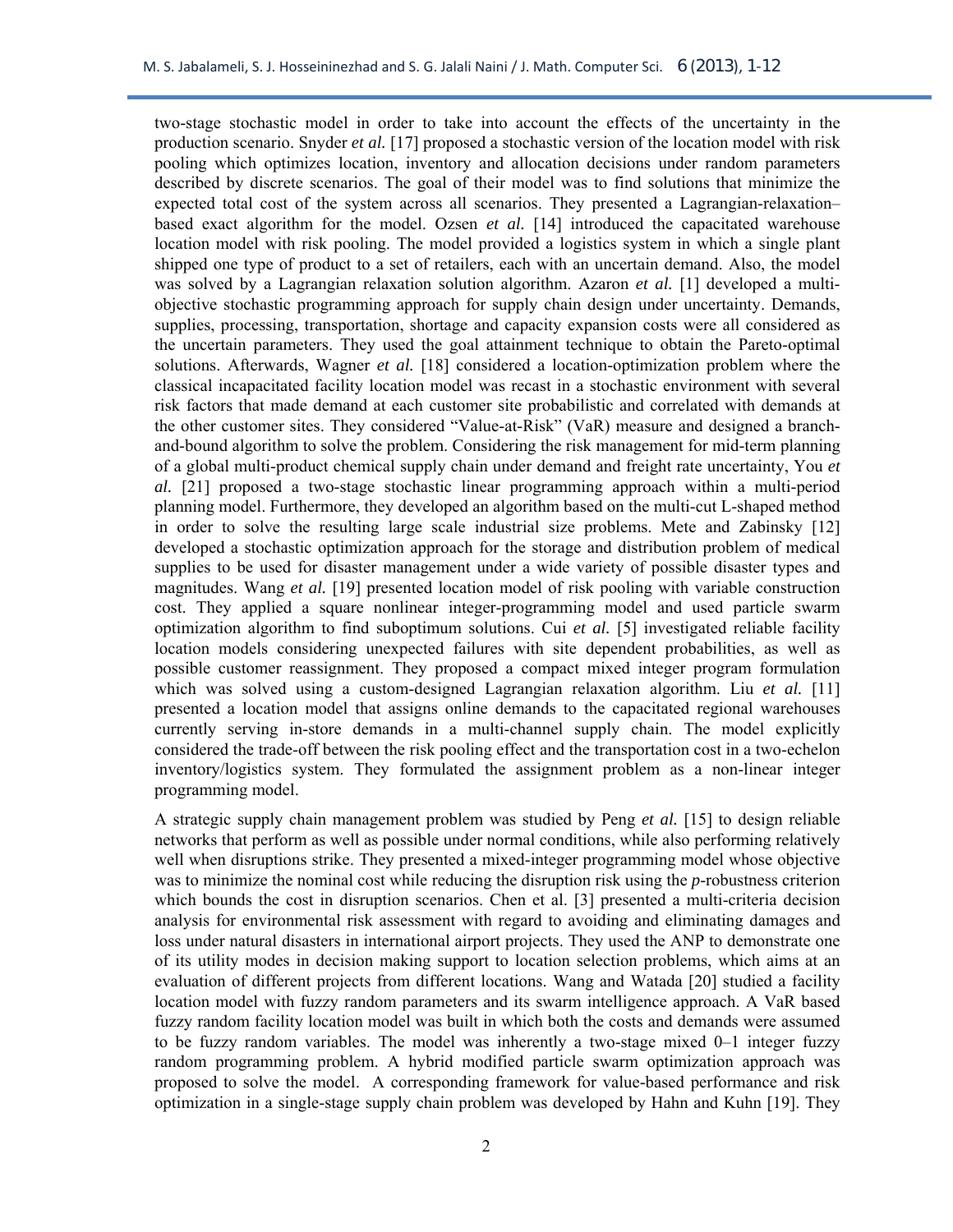applied Economic Value Added as a prevalent metric of value-based performance to mid-term sales and operations planning. Due to the uncertainty of future events in a scenario based problem, they also used robust optimization methods to deal with operational risks in physical and financial supply chain management. Nickel *et al.* [13] provided a multi-period supply chain network design problem. In this problem, uncertainty was assumed for demand and interest rates, which was described by a set of scenarios. Accordingly, the problem was formulated as a multi-stage stochastic mixed-integer linear programming problem.

These researches have investigated risk in the location models with discrete space and have provided the models as a risk cost minimization model. In the next section, a risk management model in continuous space with uncertain demands and budget are provided and two risk types are investigated; customer risk because of unsatisfied customers and financial risk which is caused by budget constraint. Since a customer has an uncertain demand, once the customer was assigned to a facility, the facility may not service the customer properly and cause to some unsatisfied demand. Then, we introduce a model proposing a criterion named satisfaction degree of the risk so as to maximize the satisfaction degree in the location allocation model. In the rest of this section, aforementioned articles are classified based on Location model, Risk type, Space and Uncertainty as shown in *Table 1* in order to help the reader appreciate the symmetry associated with the facility location problems.

Therefore, the main differences of our research compared with other works are as follows:

- Providing a location allocation model with fixed cost and customer risk.
- Investigating risk in a continuous space
- Introducing satisfaction degree concept of risk

| Author(s)               | Location model                                | Risk type                      | Space           | Uncertainty |
|-------------------------|-----------------------------------------------|--------------------------------|-----------------|-------------|
| Guillen et al. [8]      | Multi objective supply chain                  | Scenario based                 | Discrete        | Stochastic  |
| Snyder et al. [17]      | Location with risk pooling                    | Scenario Based                 | Discrete        | Stochastic  |
| Ozsen et al. [14]       | Warehouse location                            | Uncertain demand               | Discrete        | Stochastic  |
| Azaron et al. [1]       | Multi-objective stochastic                    | Scenario Based                 | Discrete        | Stochastic  |
| Wagner et al. [18]      | Uncapacitated p-median                        | Value-at-Risk                  | Discrete        | Stochastic  |
| You et al. [21]         | Multi-product supply chain                    | Uncertain demand               | Discrete        | Stochastic  |
| Mete and Zabinsky [12]  | Location with vehicle routing                 | Disaster                       | Discrete        | Stochastic  |
| Wang et al. [19]        | Location with risk pooling                    | Stochastic demand              | Discrete        | Stochastic  |
| Cui <i>et al.</i> [5]   | Reliable facility location                    | Risk of disruption             | Discrete        | Stochastic  |
| Liu et al. $[11]$       | Two-echelon inventory/logistics               | Stochastic demand              | Discrete        | Stochastic  |
| Peng <i>et al.</i> [15] | Reliable logistics network design             | Disruption                     | Discrete        | Stochastic  |
| Chen et al. [3]         | Location selection                            | Disaster                       | <b>Discrete</b> | judgmental  |
| Wang and Watada [20]    | <b>Fuzzy facility location</b>                | Value-at-Risk                  | Discrete        | Fuzzy       |
| Hahn and Kuhn [9]       | Single-stage supply chain                     | Scenario Based                 | Discrete        | Stochastic  |
| Nickel S. et al. $[13]$ | Multi-stage supply chain                      | Scenario Based                 | Discrete        | Stochastic  |
| This research           | Capacitated continuous<br>Location allocation | Uncertain demand<br>and Budget | Continuous      | Fuzzy       |

|  |  | Table 1- Comparison between the works |  |
|--|--|---------------------------------------|--|
|  |  |                                       |  |

The remainder of the paper is organized as follows. In section 2 the capacitated continuous location allocation model is provided. In Section 3, we present the risk management model. A numerical example is given in Section 4 in order to illustrate the usability of the proposed model. Finally, Section 5 is devoted to the conclusion and future work.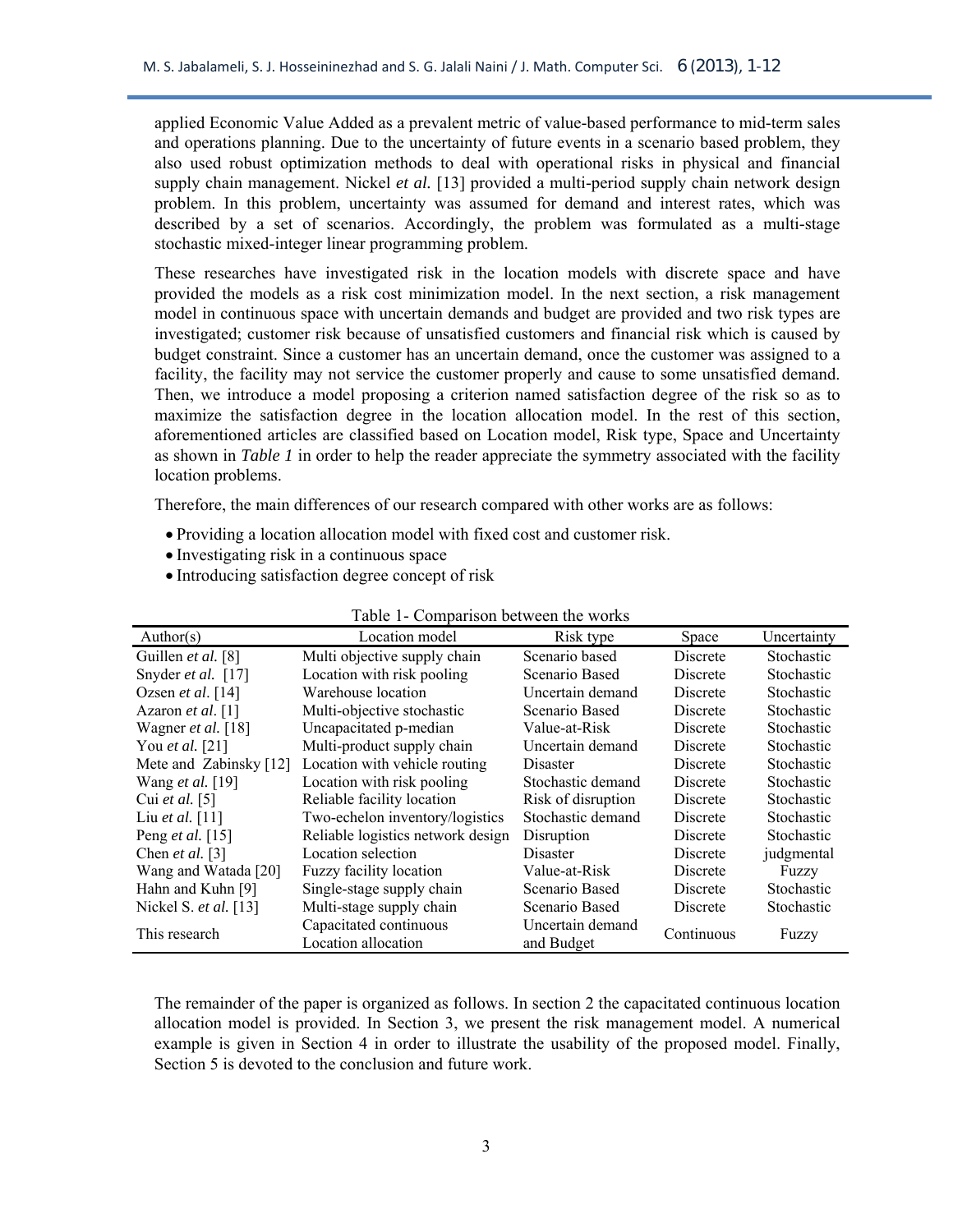## **2. Capacitated Continuous Location Allocation Model**

The location-allocation (LA) problem is to locate a set of new facilities such that the transportation cost from facilities to customers is minimized and an optimal number of facilities have to be placed in an area of interest in order to satisfy the customer demand. This problem occurs in many practical settings such as the determination and location of warehouses, distribution centers, communication centers and production facilities. Since LA problem was proposed by Cooper [4] and spread to a weighted network by Hakimi [10]. For a review, on the continuous location problem, see Drezner *et al.* [6], Salhi and Gamal [17], and Brimberg and Salhi [2].

Assuming, there are *n* customers (demand points) indexed by *i* and *m* facilities indexed by *j* and following notations,

| Notations         |          | Description                                              |
|-------------------|----------|----------------------------------------------------------|
| Parameters        |          |                                                          |
|                   | $A_i$    | coordinate of customer i                                 |
|                   | $d_i$    | demand of customer i                                     |
|                   | $S_i$    | capacity of facility j                                   |
| Decision variable |          |                                                          |
|                   | $X_i$    | coordinate of new facility j                             |
| $D(X_i,A_i)$      |          | distance between customer <i>i</i> and facility <i>j</i> |
|                   | $y_{ji}$ | quantity supplied to customer i by facility j            |

Then the capacitated continuous location-allocation problem is also known as the capacitated multisource Weber problem (CMWP) [7] and is as following,

$$
P_i: min \sum_{i=1}^{n} \sum_{j=1}^{m} y_{ji} \cdot D(X_j, A_i)
$$
 (1)

S.t.  
\n
$$
\sum_{j=1}^{m} y_{ji} = d_i, \qquad \forall i = 1, 2, ..., n
$$
\n(2)

$$
\sum_{i=1}^{n} y_{ji} = s_j, \qquad \forall j = 1, 2, \dots, m
$$
\n
$$
(3)
$$

$$
y_{ji} \ge 0,
$$
  $\forall i = 1,2,...,n \text{ and } \forall j = 1,2,...,m$  (4)

Equation (1) is objective function consists of transportation cost. Constraint set (2) is demand constraint. Constraint set (3) guarantees capacity constraint of each facility. Constraint set (4) is standard constraint.

As seen, the model and other location allocation problems are not considered fixed cost in continuous space, but, there are cases in real world which may be included some zones with high installation cost or forbidden zones and it needs to consider fixed cost. So, we introduce a continuous location allocation model with fixed cost in this paper; also, customer risk concept is introduced in the model. we are interested in finding the location of *m* facilities in continuous space with allocation of each facility to each customer in *n* points so that the total cost of transportation, installation and unsatisfied demands of customers is minimized. At first, the space is divided into *n* zones. The proposed model is extension of model  $P<sub>1</sub>$ . This paper introduces a new concept; a facility will be located in a zone if the distance between the facility and the center of the zone is smaller than a predetermined radius. So, a new variable  $z_{ji}$  is introduced. In this regard, the  $z_{ji}$ shows whether or not the facility *j* is located in the zone *i*. It is assumed that distance between each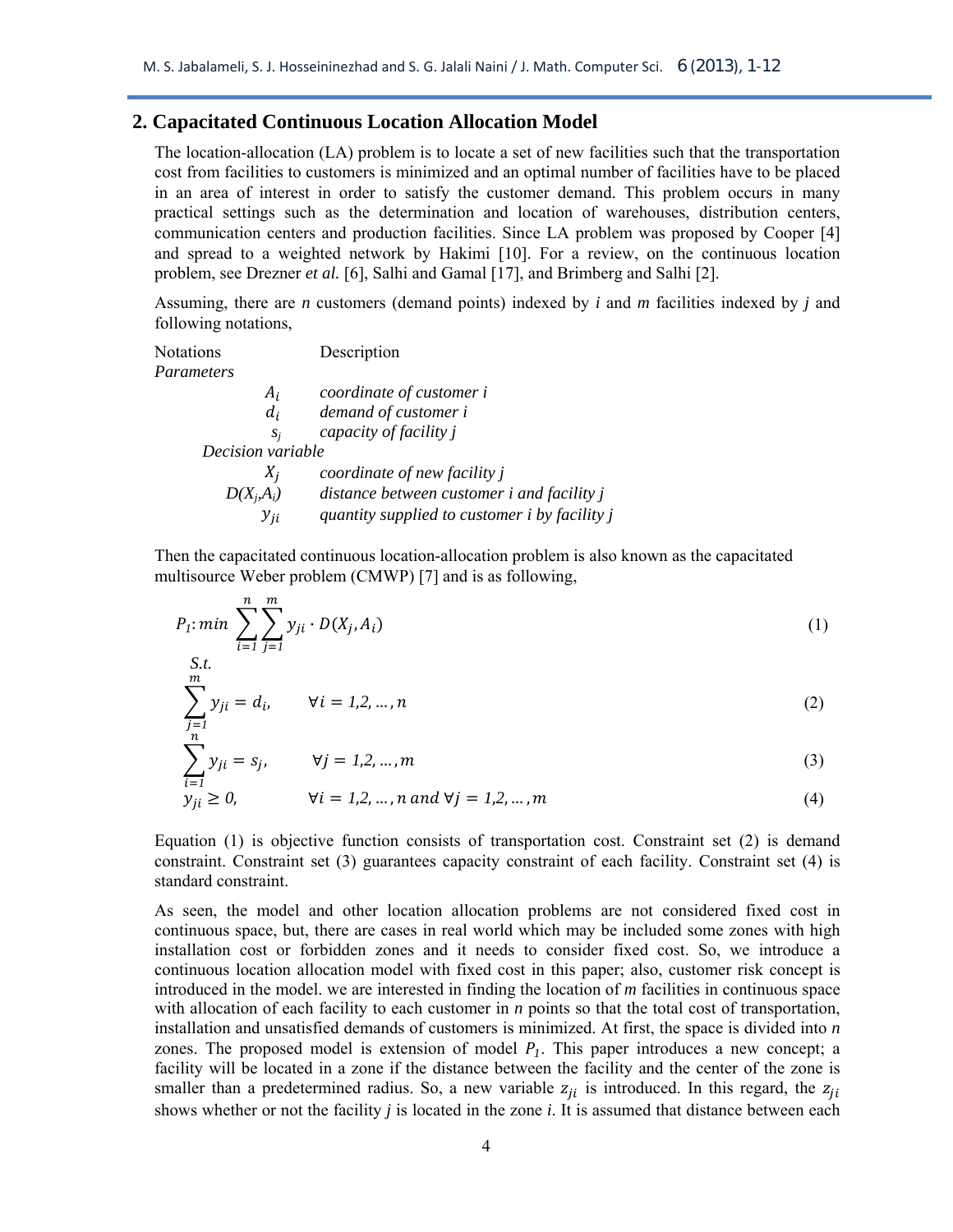customer and the facility is Euclidean. Accordingly, the  $0-1$  Nonlinear programming model  $P_2$  is as follows:

$$
P_2: \min \sum_{i=1}^n \sum_{j=1}^m y_{ji} \left( \sqrt{(x_j - a_i)^2 + (y_j - b_i)^2} \right) + \sum_{j=1}^m \sum_{i=1}^n z_{ji} f_{ji} + M \sum_{i=1}^n \left( \frac{C_i}{C} \right) \left( \frac{q_i}{d_i} \right)
$$
(5)

$$
\sum_{i=1}^{n} z_{ji} \left( \sqrt{(x_j - a_i)^2 + (y_j - b_i)^2} \right) \le D, \qquad \forall j = 1, 2, ..., m
$$
 (6)

$$
\sum_{\substack{i=1 \ n}}^{n} z_{ji} = 1, \qquad \forall j = 1, 2, \dots, m
$$
 (7)

$$
\sum_{\substack{j=1 \ m}} z_{ji} \le 1, \qquad \forall i = 1, 2, \dots, n
$$
\n(8)

$$
\sum_{\substack{j=1 \ n}} y_{ji} + q_i = d_i, \quad i = 1, 2, \dots, n
$$
\n(9)

$$
\sum_{i=1}^{n} y_{ji} \le \sum_{i=1}^{n} z_{ji} s_{ji}, \qquad \forall j = 1, 2, ..., m
$$
  
\n
$$
z_{ji} \in \{0, 1\}, \qquad q_i \in \mathbb{Z} \text{ and } x_j, y_j \in \mathcal{R}, \qquad \forall i = 1, 2, ..., n, \forall j = 1, 2, ..., m
$$
 (10)

Notations of the model are as follows,

| Notations<br>Sets/Indices |                  | Description                                                                                |
|---------------------------|------------------|--------------------------------------------------------------------------------------------|
|                           | $\boldsymbol{N}$ | set of zones (demand points) in a continuous space indexed by i, $\{i=1,2,,n\}$            |
|                           | K                | set of new facilities to be located indexed by j, $\{j=1,2,,m\}$                           |
| Parameters                |                  |                                                                                            |
|                           | $a_i$            | <i>x</i> coordinate of demand point i                                                      |
|                           | $b_i$            | y coordinate of demand point i                                                             |
|                           | $p_i$            | Unit production cost of facility <i>j</i> in zone <i>i</i>                                 |
|                           | $f_{ji}$         | Installation cost of facility <i>j</i> in zone <i>i</i>                                    |
|                           | D                | Maximum distance a facility can be located from center of a zone for belonging to          |
|                           |                  | that zone                                                                                  |
|                           | $S_{11}$         | Production capacity of facility <i>j</i> in zone <i>i</i>                                  |
|                           | $d_i$            | Demand amount of demand point i                                                            |
|                           | $C_i$            | importance of demand point i                                                               |
|                           | $\boldsymbol{M}$ | Penalty of unsatisfied demand which is a large amount                                      |
| Decision variable         |                  |                                                                                            |
|                           | $x_i$            | <i>x</i> coordinate of facility j                                                          |
|                           | $y_i$            | y coordinate of facility j                                                                 |
|                           | $y_i$            | transported product from facility j to demand point i                                      |
|                           | $z_{j}$          | Binary variable; equal to $l$ if facility $j$ is located in zone i; otherwise equal to $0$ |
|                           | $q_i$            | Unsatisfied demand of demand point i                                                       |

Equation (5) is objective function of the model and constitutes of three terms. The first term is transportation cost; the second term is installation cost and the third term named customer risk cost is percent of the unsatisfied demand based on importance of each demand point. Since, there is a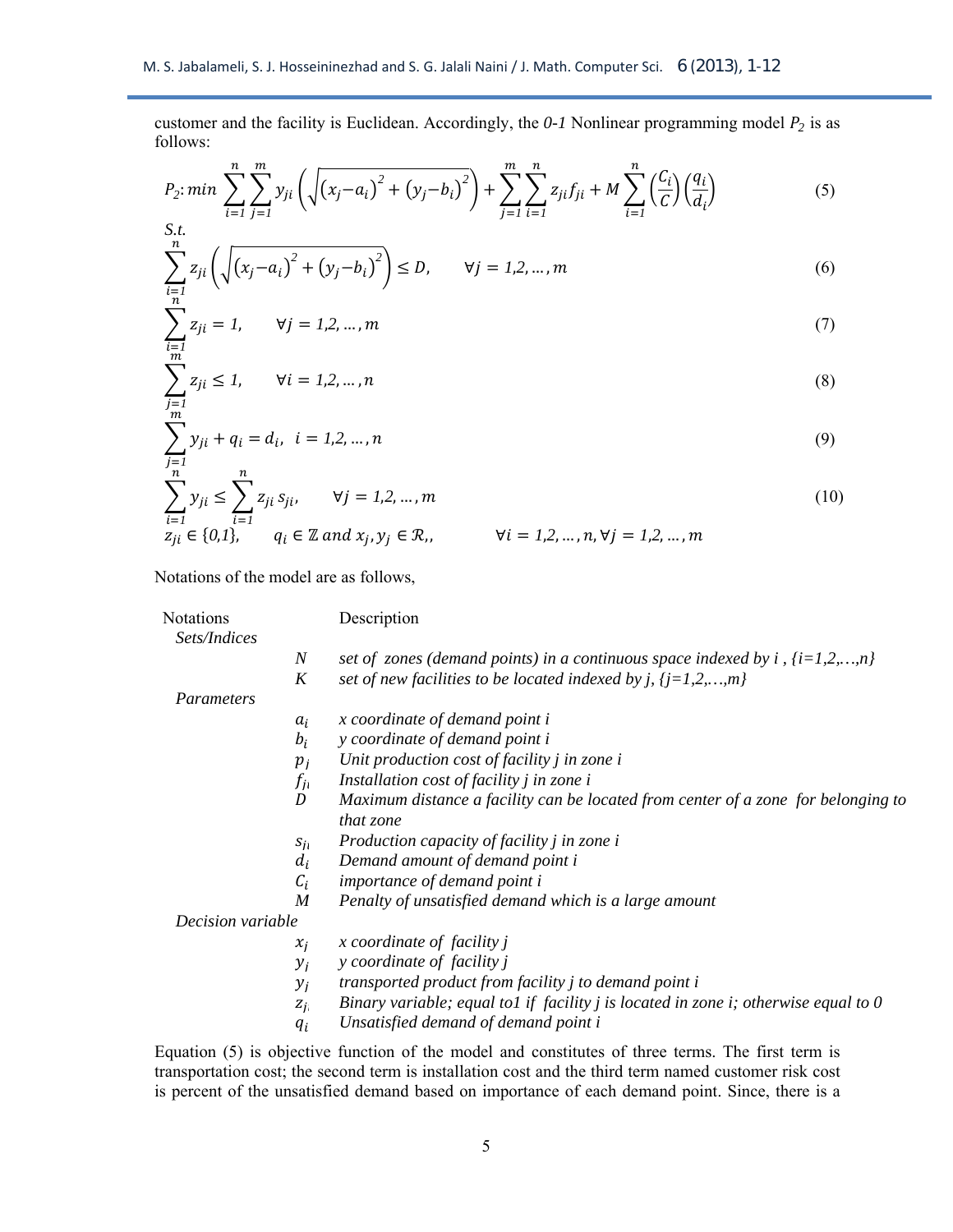supply constraint in the model, all of the demand could not be supplied and demand of some customers may not be supplied, so the third term is added. Constraint set (6) guarantees that if the distance between the facility *j* and the zone *i* be greater than D,  $z_{ji} = 0$ , so the facility *j* does not belong to the zone *i* and the facility *j* will be located in the zone *i*, if the distance between the facility *j* and the zone *i* be smaller than *D*. in contrast, if  $z_{ji} = 1$ , the distance between the facility *j* and the zone *i* could not be greater than *D.* These constraints are applied to add fixed cost to the continuous models. Constraint set (7) guarantees that the facility *j* is installed only in one zone. Constraint set (8) guarantees that at most one facility could be located in the zone *i*. Constraint set (9) is a capacity constraint which guarantees that the transportation amount of the facility *j* should be less than the limitation of production in the zone *i.* Constraint set (10) indicates the demand constraint which guarantees that the satisfied and the unsatisfied demand of each demand point is equal to the demand of that demand point.

Since, we want to introduce a risk management model, use the model  $P_2$  with some changes. For more adopting on real world, since demand of customers may not be certain, we consider the model in uncertain conditions Supposing mean and deviation of demand in the zone *i* are *di* and *ddi* , respectively. Therefore, consider  $\tilde{d}_i = (d_i - dd_i, d_i, d_i + dd_i)$  as fuzzy demand of the zone *i*. Because of the uncertain demand, once a customer was assigned to a facility, the facility may not service the customer properly and cause to some unsatisfied demand. Also, we set risk cost of the unsatisfied customers as objective function and consider the transportation and the fixed cost as a budget constraint. Assuming  $\Omega$ , is the budget which is assigned to the transportation and the fixed costs, If the costs are greater than  $\Omega$ , financial risk will be caused. Therefore, a budget constraint is added to the model and the transportation and the fixed costs are eliminated from the objective. Then a fuzzy risk management  $P_3$ is introduced as follows,

$$
P_3: \min \sum_{i=1}^{n} \left( \frac{C_i}{C} \right) \left( \frac{q_i}{\tilde{d}_i} \right)
$$
  
\n
$$
S.t. \sum_{i=1}^{n} \sum_{j=1}^{m} y_{ji} \left( \sqrt{(x_j - a_i)^2 + (y_j - b_i)^2} \right) + \sum_{j=1}^{m} \sum_{i=1}^{n} z_{ji} f_{ji} \le \Omega
$$
  
\n
$$
\sum_{i=1}^{n} z_{ji} \left( \sqrt{(x_j - a_i)^2 + (y_j - b_i)^2} \right) \le D, \quad \forall j = 1, 2, ..., m
$$
  
\n
$$
\sum_{i=1}^{m} z_{ji} = 1, \quad \forall j = 1, 2, ..., m
$$
  
\n
$$
\sum_{j=1}^{m} z_{ji} \le 1, \quad \forall i = 1, 2, ..., n
$$
  
\n
$$
\sum_{j=1}^{m} y_{ji} + q_i = \tilde{a}_i, \quad i = 1, 2, ..., n
$$
  
\n
$$
\sum_{i=1}^{n} y_{ji} \le \sum_{i=1}^{n} z_{ji} s_{ji}, \quad \forall j = 1, 2, ..., m
$$
  
\n
$$
z_{ji} \in \{0, 1\}, \quad q_i \in \mathbb{Z} \text{ and } x_j, y_j \in \mathbb{R}, \quad \forall i = 1, 2, ..., n, \forall j = 1, 2, ..., m
$$

In the next section, by considering fuzzy concepts, the final risk management model with crisp parameters is introduced.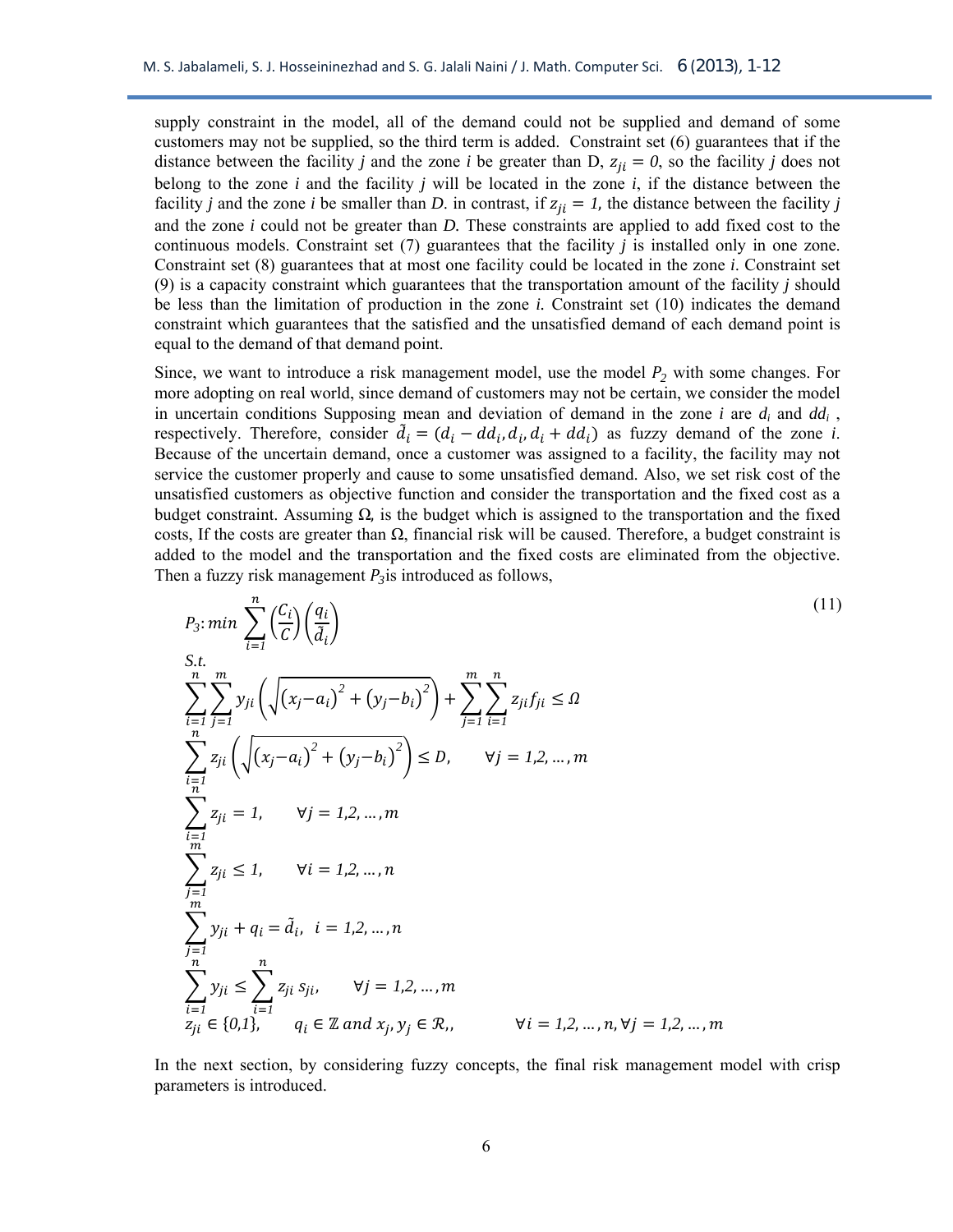#### **3. Risk management model**

In this section a risk management model is proposed based on the model  $P_3$ . We introduce a model which proposes a criterion named satisfaction degree of the risk so as to maximize the satisfaction degree in the model. Since, we investigate the model in uncertain condition; the satisfaction degree concept in fuzzy set theory is applied to provide the risk management model. We introduce the satisfaction degree of the customers risk and the financial risk and demand constraint, respectively. We use the satisfaction degree concept to provide a crisp risk management model. By utilization of the max–min operator introduced by Zimmermann [22], the problem convert to a single objective optimization problem, assuming

$$
f(X) = \sum_{i=1}^{n} \sum_{j=1}^{m} y_{ji} \left( \sqrt{(x_j - a_i)^2 + (y_j - b_i)^2} \right) + \sum_{j=1}^{m} \sum_{i=1}^{n} z_{ji} f_{ji}
$$

Be total cost and  $\Omega^1$  be the existing budget and  $\Omega^2$  be at most value we could assign as the budget so that total cost could not be greater than  $\Omega^2$ , Since  $\tilde{d}_i = (d_i - dd_i, d_i, d_i + dd_i)$ , we introduce fuzzy variable  $\tilde{\mu}_{\Omega}$  in (12) as fuzzy satisfaction degree of financial risk which is shown in *Figure 1*,

$$
\tilde{\mu}_{\Omega} = (\mu_{\Omega}^l, \mu_{\Omega}^m, \mu_{\Omega}^u) = \begin{cases}\n1, & f(X) \leq \Omega^l \\
\frac{\Omega^2 - f(X)}{\Omega^2 - \Omega^l}, & \Omega^l \leq f(X) \leq \Omega^2 \\
0, & f(X) \geq \Omega^2\n\end{cases}
$$
\n(12)



Figure 1- degree satisfaction of the financial risk

Where  $\mu_{\Omega}^l, \mu_{\Omega}^m, \mu_{\Omega}^u$  are calculated when demand of each customer are  $d_i - dd_i, d_i, d_i + dd_i$ , respectively. As seen in constraint (12), if total cost is greater than  $\Omega^2$ , then the satisfaction degree of financial risk is *0*, in other words, the financial risk is *1* or *100%*. Also if total cost is smaller than  $\Omega^1$ , then the satisfaction degree of financial risk is *1*, in other words, the financial risk is *0* or *0%*. If  $\lambda_{\Omega} = min\{\mu_{\Omega}^l, \mu_{\Omega}^m, \mu_{\Omega}^u\}$ , which is named satisfaction degree of financial risk as shown in(13):

$$
\lambda_{\Omega} \leq \left(\Omega^2 - \sum_{i=1}^n \sum_{j=1}^m y_{ji} \left( \sqrt{(x_j - a_i)^2 + (y_j - b_i)^2} \right) + \sum_{i=1}^n \sum_{j=1}^m z_{ji} f_{ji} \right) / (\Omega^2 - \Omega^1), \forall d_i \in \{d_i - dd_i, d_i, d_i + dd_i\} \tag{13}
$$

We carry out similar definitions for the customer risk as  $(14)$ ,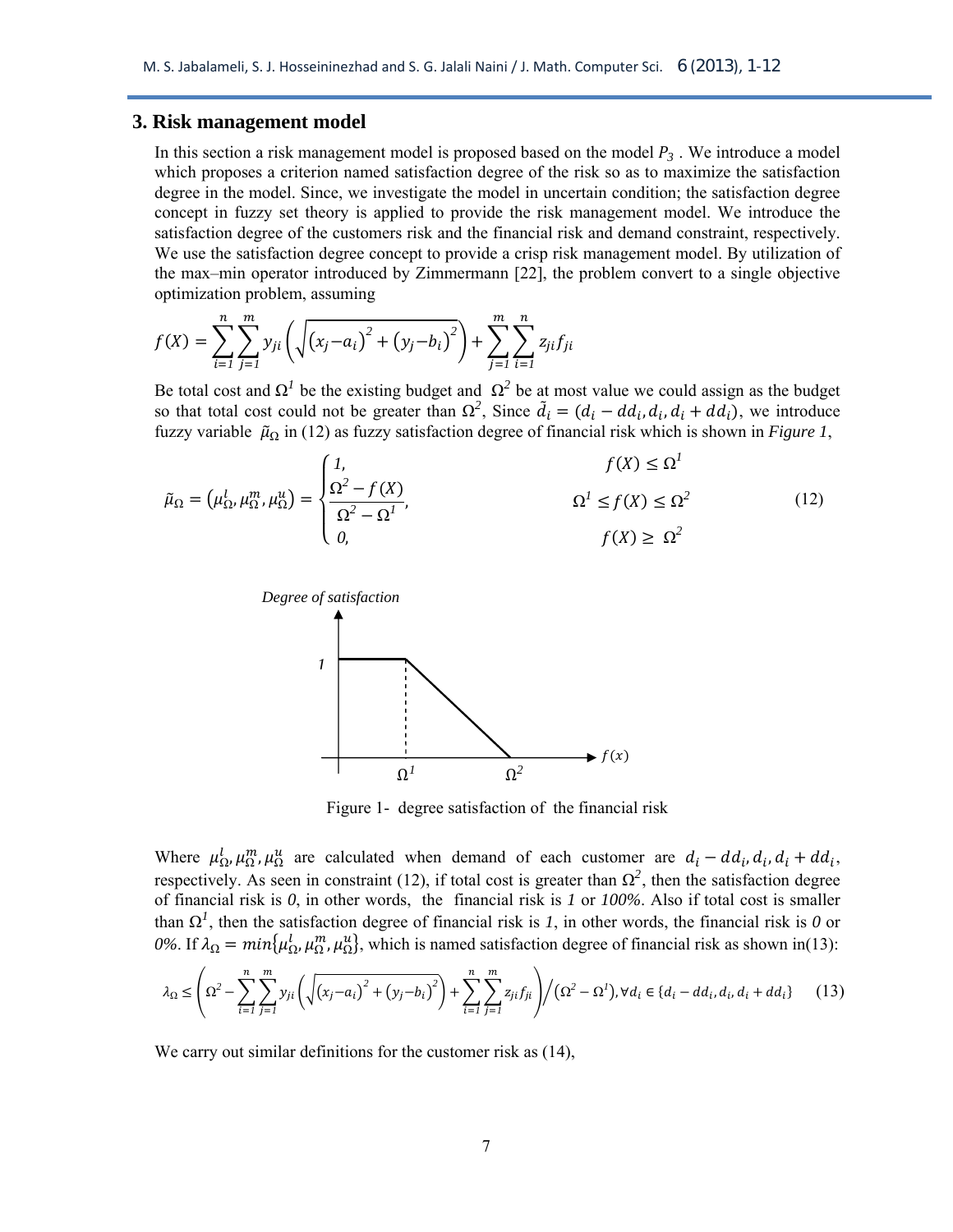$$
\tilde{\mu}_C = (\mu_C^l, \mu_C^m, \mu_C^u) = \begin{cases}\nI, & \sum_{i=1}^n \left(\frac{C_i}{C}\right) \left(\frac{q_i}{\tilde{d}_i}\right) \le 0 \\
I - \sum_{i=1}^n \left(\frac{C_i}{C}\right) \left(\frac{q_i}{\tilde{d}_i}\right), & 0 \le \sum_{i=1}^n \left(\frac{C_i}{C}\right) \left(\frac{q_i}{\tilde{d}_i}\right) \le 1 & (14) \\
0, & \sum_{i=1}^n \left(\frac{C_i}{C}\right) \left(\frac{q_i}{\tilde{d}_i}\right) \ge 1\n\end{cases}
$$

As seen in constraint (14), if the satisfied demands are smaller than *0*, then the satisfaction degree of customer risk is *0*, in other words, the financial risk is *1* or *100%*. Also if the satisfied demands are greater than total demands, then the satisfaction degree of financial risk is *1*, in other words, the financial risk is 0%. If  $\lambda_c = min\{\mu_c^l, \mu_c^m, \mu_c^u\}$ , which is named satisfaction degree of the customer risk as shown in (15):

$$
\lambda_C \leq 1 - \sum_{i=1}^n \left(\frac{C_i}{C}\right) \left(\frac{q_i}{d_i}\right) \forall d_i \in \{d_i - dd_i, d_i, d_i + dd_i\}
$$
\n(15)

 Finally, degree satisfaction of demand constraint is introduced as shown in *Figure 2*, this concept is carried out for each *i*,  $\mu_d^{i-}$ ,  $\mu_d^{i+}$  are satisfaction degree of Left Hand Side (LHS) and Right Hand Side (RHS) of demand constraint *i* as shown in (16):



Figure 2- degree satisfaction of demand constraint

$$
\mu_d^i = (\mu_d^{i-}, \mu_d^{i+}) = \begin{cases}\n0, & \sum_{j=1}^m y_{ji} + q_i \le d_i - dd_i \\
\left(d_i - \sum_{j=1}^m y_{ji} + q_i\right)/dd_i, & d_i - dd_i \le \sum_{j=1}^m y_{ji} + q_i \le d_i \\
\left(\sum_{j=1}^m y_{ji} + q_i - d_i\right)/dd_i, & d_i \le \sum_{j=1}^m y_{ji} + q_i \le d_i + dd_i \\
0, & \sum_{j=1}^m y_{ji} + q_i \ge d_i + dd_i\n\end{cases} (16)
$$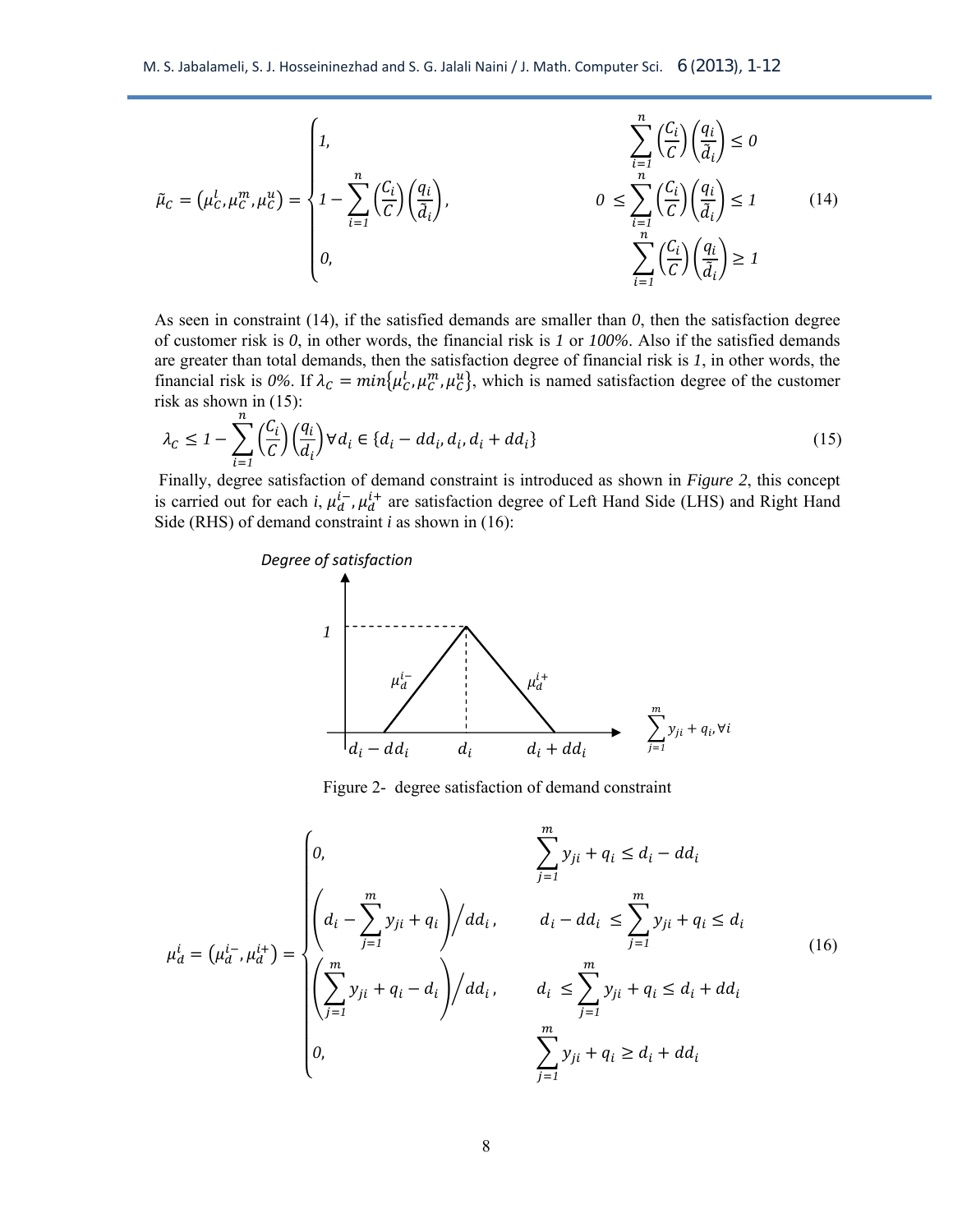If  $\lambda_d = \min\{\mu_d^{i-}, \mu_d^{i+} | 1 = 1, 2, ..., n\}$ , then  $\lambda_d \leq {\mu_d^{i-}, \mu_d^{i+}}$ ,  $\forall i = 1, 2, ..., n$  which is named satisfaction degree of demand constraint the constraints (17) and (18) are as follows,

$$
d_i - dd_i - \sum_{j=1}^{m} y_{ji} - q_i + \lambda_d dd_i \le 1, \ i = 1, 2, ..., n
$$
 (17)

$$
\sum_{j=1}^{N} y_{ji} + q_i - d_i - dd_i + \lambda_d dd_i \le 1, \ i = 1, 2, ..., n
$$
\n(18)

Finally, if  $\lambda = \min{\{\lambda_{\Omega}, \lambda_{\text{C}}, \lambda_{\text{d}}\}}$  we apply the Zimmermann Max-min operator to provide a crisp model. So, the final risk management model  $P_4$  is as follows in (19),

$$
P_4: \max \lambda \tag{19}
$$

S.t.  
\n
$$
\lambda \leq I - \sum_{i=1}^{n} \left( \frac{C_i}{C} \right) \left( \frac{q_i}{d_i} \right), \ \forall d_i \in \{d_i - dd_i, d_i, d_i + dd_i\}
$$
\n
$$
\lambda \leq \left( \Omega^2 - \sum_{i=1}^{n} \sum_{j=1}^{p} y_{ji} d_i \left( \sqrt{(x_j - a_i)^2 + (y_j - b_i)^2} \right) + \sum_{i=1}^{n} \sum_{j=1}^{p} z_{ji} f_{ji} \right) / (\Omega^2 - \Omega^I)
$$
\n
$$
\sum_{i=1}^{n} z_{ji} \left( \sqrt{(x_j - a_i)^2 + (y_j - b_i)^2} \right) \leq D, \quad \forall j = 1, 2, ..., m
$$
\n
$$
\sum_{i=1}^{n} z_{ji} = I, \quad \forall j = 1, 2, ..., n
$$
\n
$$
d_i - dd_i - \sum_{j=1}^{m} y_{ji} - q_i + \lambda dd_i \leq I, \ i = 1, 2, ..., n
$$
\n
$$
\sum_{j=1}^{m} y_{ji} + q_i - d_i - dd_i + \lambda dd_i \leq I, \ i = 1, 2, ..., n
$$
\n
$$
\sum_{i=1}^{n} y_{ji} \leq \sum_{i=1}^{n} z_{ji} s_{ji}, \quad \forall j = 1, 2, ..., m
$$
\n
$$
0 < \lambda \leq I, z_{ji} \in \{0, I\}, \quad q_i \in \mathbb{Z} \text{ and } x_j, y_j \in \mathcal{R}, \ \forall i = 1, 2, ..., n, \forall j = 1, 2, ..., m
$$

Where  $\lambda$  is the overall satisfaction degree of risk, Finally,  $(x_i, y_i)$  and  $y_{ii}$  provide the best location of the facility *j* and the best allocation values to the customers with the highest satisfaction degrees of the risk.

### **4. Numerical example**

In this section, a numerical example is expressed to illustrate the introduced model**.** Suppose we want to locate *4* new facilities in a region including *16* zones (customers) as shown in *Figure 3.* Number of each zone is indicated in each cell. Specification of each zone consisting importance,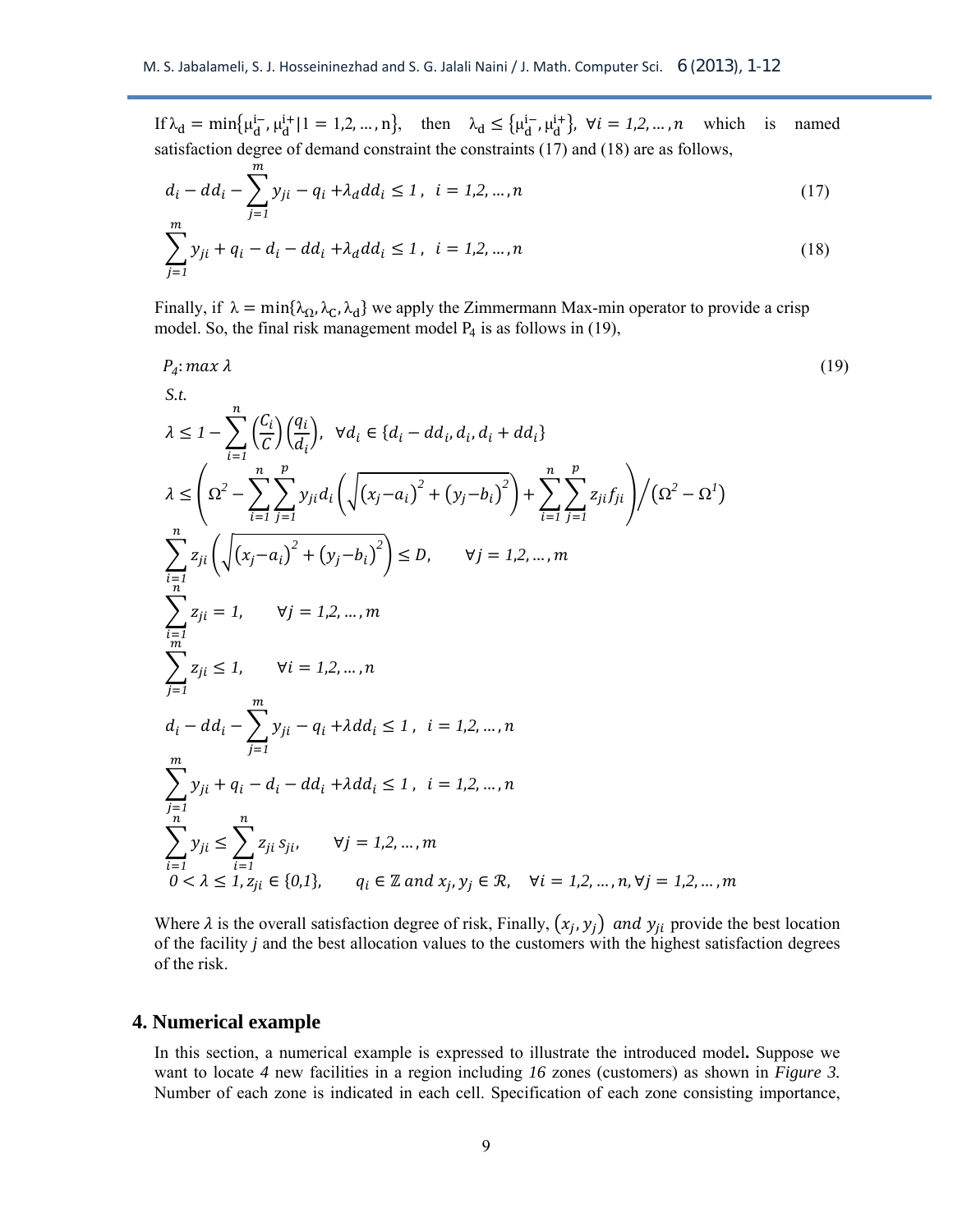mean and standard deviation demand of each customer, fixed cost and capacity of facility in each zone are shown in *Table 2*.  $\Omega^1$  and  $\Omega^2$  are 1150 and 1200, respectively and  $D=0.50$ .



Figure 3- Numerical Example with 16 zones

The example was solved by *GAMS* software applying *Baron Solver* which uses *branch and reduce*  algorithm. The Location and the allocation variables are shown in *Table 3* and *Table 4*, respectively. So,  $q_2 = 20$ ,  $q_{12} = 40$ ,  $q_{16} = 5$  and others = 0, consumed budget is  $f(x) = 1156$  and finally  $\lambda = 0.80$ . it means that the overall satisfaction degree of the risks is 0.80 so the overall risk is approximately *20%*. The final solution is shown in *Figure4.*

Table 2- specification of customers and zones for the Numerical Example

| Customer/Zone | Coordinate | Mean of<br>Demand | Dev. of<br>Demand | Demand       | <i>Importance</i> | Fixed<br>cost | Capacity |
|---------------|------------|-------------------|-------------------|--------------|-------------------|---------------|----------|
|               | (2,1)      | 17                | 8                 | (9,17,25)    |                   | 200           | 70       |
|               | (3,1)      | 65                | 5                 | (60, 65, 70) | 1.5               | <i>250</i>    | 70       |
| 3             | (1,2)      | 15                | 7                 | (8, 15, 22)  | 1.1               | 500           | 75       |
| 4             | (2,2)      | 24                | 12                | (12, 24, 36) | 1.2               | 1500          | 70       |
|               | (3,2)      | 10                | 2                 | (8, 10, 12)  |                   | 1200          | 90       |
| 6             | (1,3)      | 13                | 3                 | (10, 13, 16) | 1.3               | 1500          | 80       |
|               | (2,3)      | 22                | 3                 | (19, 22, 25) | 1.4               | 150           | 60       |
| 8             | (3,3)      | 38                | 5                 | (33, 38, 43) | 1.6               | 400           | 100      |
| 9             | (4,3)      | 23                | 5                 | (18, 23, 28) |                   | 300           | 50       |
| 10            | (1,4)      | 20                | 5                 | (15, 20, 25) |                   | 400           | 80       |
| 11            | (2,4)      | 17                | 6                 | (11, 17, 23) | 1.1               | 400           | 60       |
| 12            | (3,4)      | 70                | 25                | (45, 70, 95) | 2                 | 600           | 30       |
| 13            | (4,4)      | 20                | 3                 | (17, 20, 23) | 1                 | 600           | 40       |
| 14            | (2,5)      | 15                | 14                | (1, 15, 29)  |                   | 300           | 70       |
| 15            | (3,5)      | 11                | 5                 | (6, 11, 16)  | 1.5               | 600           | 60       |
| 16            | (4,5)      | 25                |                   | (24, 25, 26) | 1.3               | 200           | 90       |

|  |  | Table 3- location of facilities |  |
|--|--|---------------------------------|--|
|--|--|---------------------------------|--|

| <i>j</i> ( <i>facility</i> ) | $(x_i, y_i)$   | zone |
|------------------------------|----------------|------|
|                              | (1.420, 2.270) |      |
|                              | (2.996, 1.002) |      |
| 3                            | (3.398, 3.303) |      |
|                              | (1.487, 4.110) | 77)  |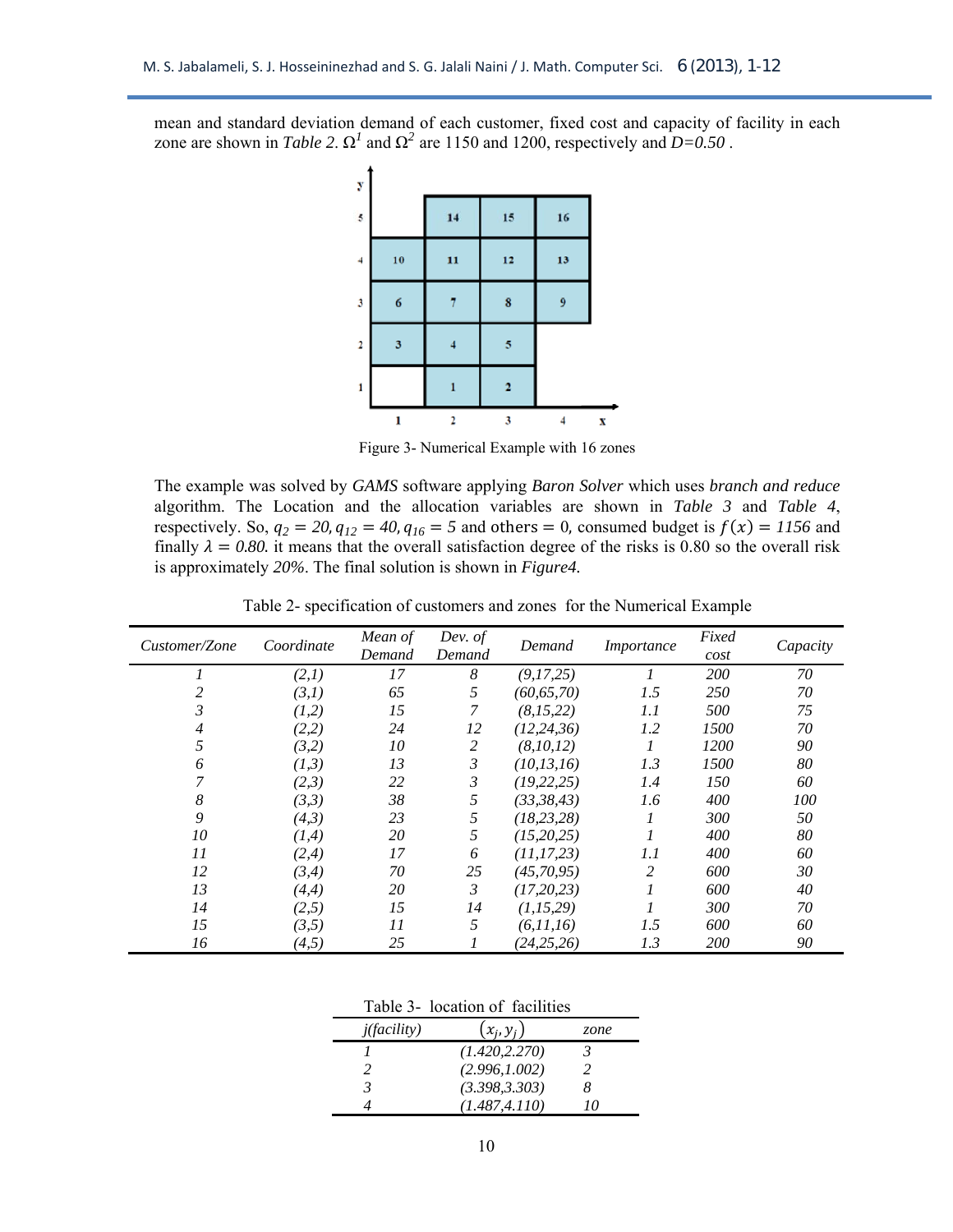|             | Table 4- Allocation variables customers to facilities                             |
|-------------|-----------------------------------------------------------------------------------|
| j(facility) | $y_{ii}$ ( $i = 1,,16$ )                                                          |
|             | $y_{1,3} = 14$ , $y_{1,4} = 22$ , $y_{1,6} = 13$ , $y_{1,7} = 22$ , $y_{1,8} = 4$ |
|             | $y_{2,1} = 16$ , $y_{2,2} = 44$ , $y_{2,5} = 10$                                  |
|             | $y_{3,8} = 33, y_{3,9} = 22, y_{3,12} = 5, y_{3,13} = 20, y_{3,16} = 20$          |
|             | $y_{4,10} = 19, y_{4,11} = 16, y_{4,12} = 21, y_{4,14} = 13, y_{4,15} = 10$       |

Table 4- Allocation variables customers to facilities



Figure 4- Location of facilities for the numerical example *Red circles are the location of the facilities and the selected zones are identified by yellow color*

## **5. Conclusion**

This paper proposed a risk management model for the facility location problems in fuzzy environment. We investigated the capacitated continuous location allocation problem in continuous space as a risk model. Two risk types were investigated in the proposed model: the customer and the financial risk. The risks are caused because of the unsatisfied demands and the budget constraint, respectively. The first presented model's advantage over the traditional models was presentation of the capacitated continuous location allocation model with fixed cost and the customer risk. The second was consideration of continuous space for risk management model in the location problems. Because of uncertain budget and demand, the risk management model was provided. Finally, the third advantage was presentation of the degree satisfaction concept of each risk as the objective function for the risk models. Considering other parameters such as capacity and fixed cost in uncertain condition, providing other continuous location models such as the covering and the p-median as a risk problem and applying a heuristic method to solve large scale cases are research issues which we think may need future investigations.

### **6. References**

[1]A. Azaron, K.N. Brown, S. A. Tarim, M. Modarres, Int. J. Production Economics, 116, p129 **(2008)**.

[2]J. Berimberg and S. Salhi, Annals of Operations Research, 136**,** p99 **(2008)**.